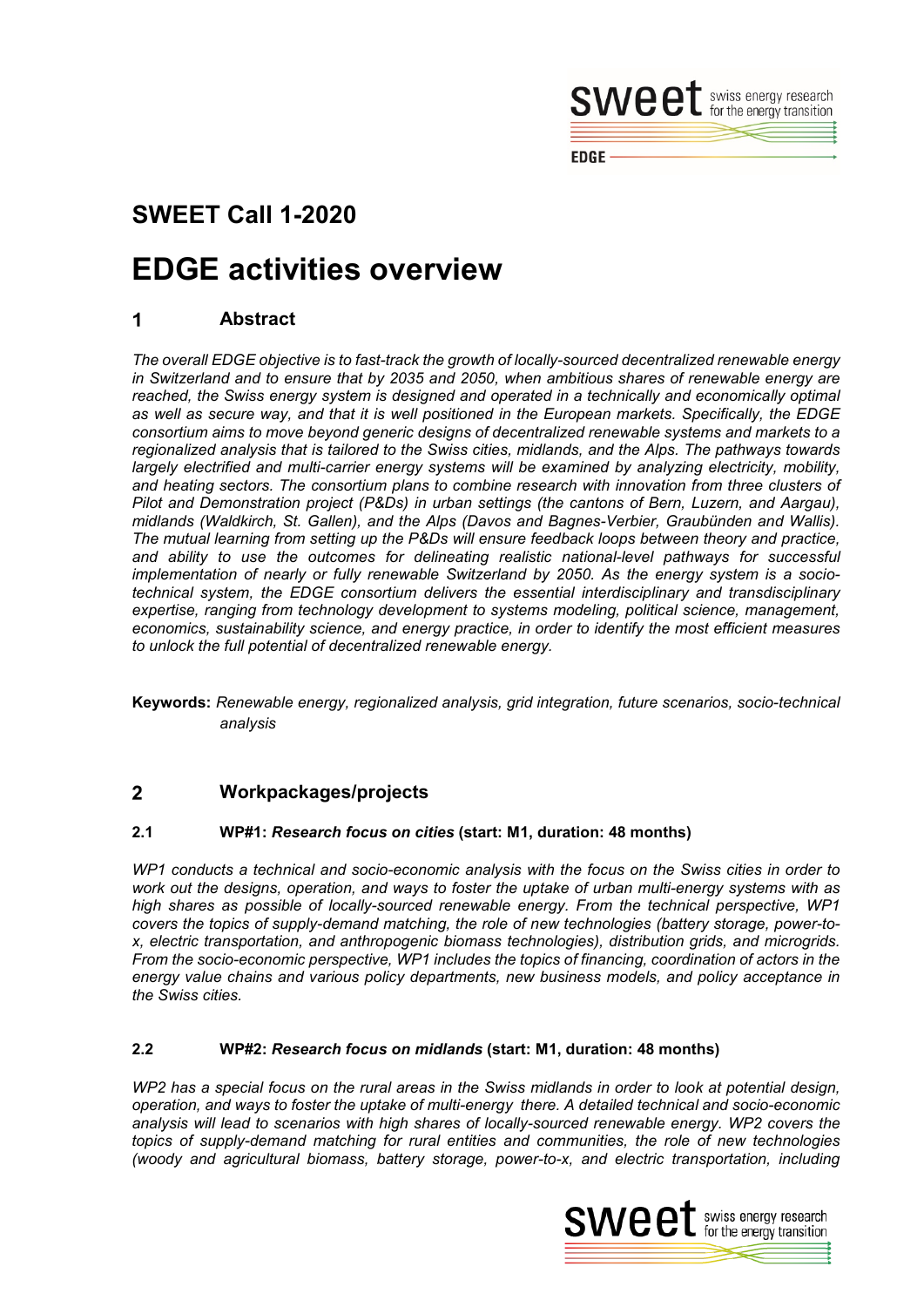*agricultural machinery and transportation), distribution grids, and microgrids. Since activities in rural Swiss area are highly based on initiatives of small enterprises, the topics of financing, new business models, coordination of actors, and policy are particularly important to catalyze change.*

## **2.3 WP#3:** *Research focus on the Alps* **(start: M1, duration: 48 months)**

*WP3 conducts the analysis of technical and socio-economic solutions to increase decentralized renewable energy production in the Swiss mountainous areas, acknowledging that Swiss urban areas are and will continue to be dependent on energy produced in the mountains. Therefore, the design, operation, and uptake of multi-energy systems with maximal shares of locally-sourced renewable energy will be analyzed in the context of existing hydropower. WP3 covers improved estimates of solar PV, wind, and biomass potentials, the analysis of supply-demand matching and export to urban areas, the role of new technologies (battery and thermal storage, power-to-x, and electric transportation, including mountain infrastructures), distribution grids, microgrids and particularly pumped storage. The socioeconomic perspective is again different as larger players, such as hydropower companies and cities, need to interact with smaller local communities, and hence the aspects of financing, new business models and policy acceptance in the Swiss Alps will be investigated.*

## **2.4 WP#4:** *P&Ds in cities* **(start: M13, duration: 60 months)**

*Despite many solutions for a higher integration of locally sourced renewable energy, communities and utilities are often overwhelmed by the number of options and hesitant to implement these solutions due to the lack of successful use cases. In WP4, the EDGE solutions will be demonstrated in the cantons of Bern, Luzern, and Aargau on different scales (district, community, group of cities), in different development stages (concept, design, implementation, operation, optimization), and in different community sizes/locations. Together with cities, and utilities, turn-key solutions will be developed for the specific challenges of the contributing community. These projects will show the economic, ecological, and energetic efficiency of the EDGE solutions as well as their social acceptance and replication potential*  in Switzerland. Eventually, recommendations will be provided on how to adapt the solutions for the *context of other Swiss cities.*

#### **2.5 WP#5:** *P&D in midlands* **(start: M13, duration: 60 months)**

*WP4 starts with an existing plan for a biogas plant in Waldkirch, St. Gallen, and extend it to a fully integrated system with additional producers, such as PV and pyrolysis, and consumers, such as traffic, machinery and industry complemented by battery storage. The general approach is that existing plans for infrastructure generation or renewal will be augmented by additional components in a bottom-up and stepwise manner based on EDGE modelling and design. WP5 will coordinate planning activities between stakeholders and aim to launch implementation partly supported by additional SFOE funding.*

#### **2.6 WP#6:** *P&Ds in the Alps* **(start: M13, duration: 60 months)**

*WP6 develops interconnected alpine P&D projects in Davos and Bagnes-Verbier (Graubünden and Wallis). Existing plans for infrastructure build-up or renewal will be augmented by EDGE components in*  a bottom-up and stepwise manner. The implementation of infrastructure will be guided by detailed *modelling and monitoring to find optimal solutions, assess the impact on the existing energy system and to allow projections of up-scaling. WP6 will coordinate planning activities between stakeholders and aim to launch real-world implementation partly supported by additional SFOE funding.*